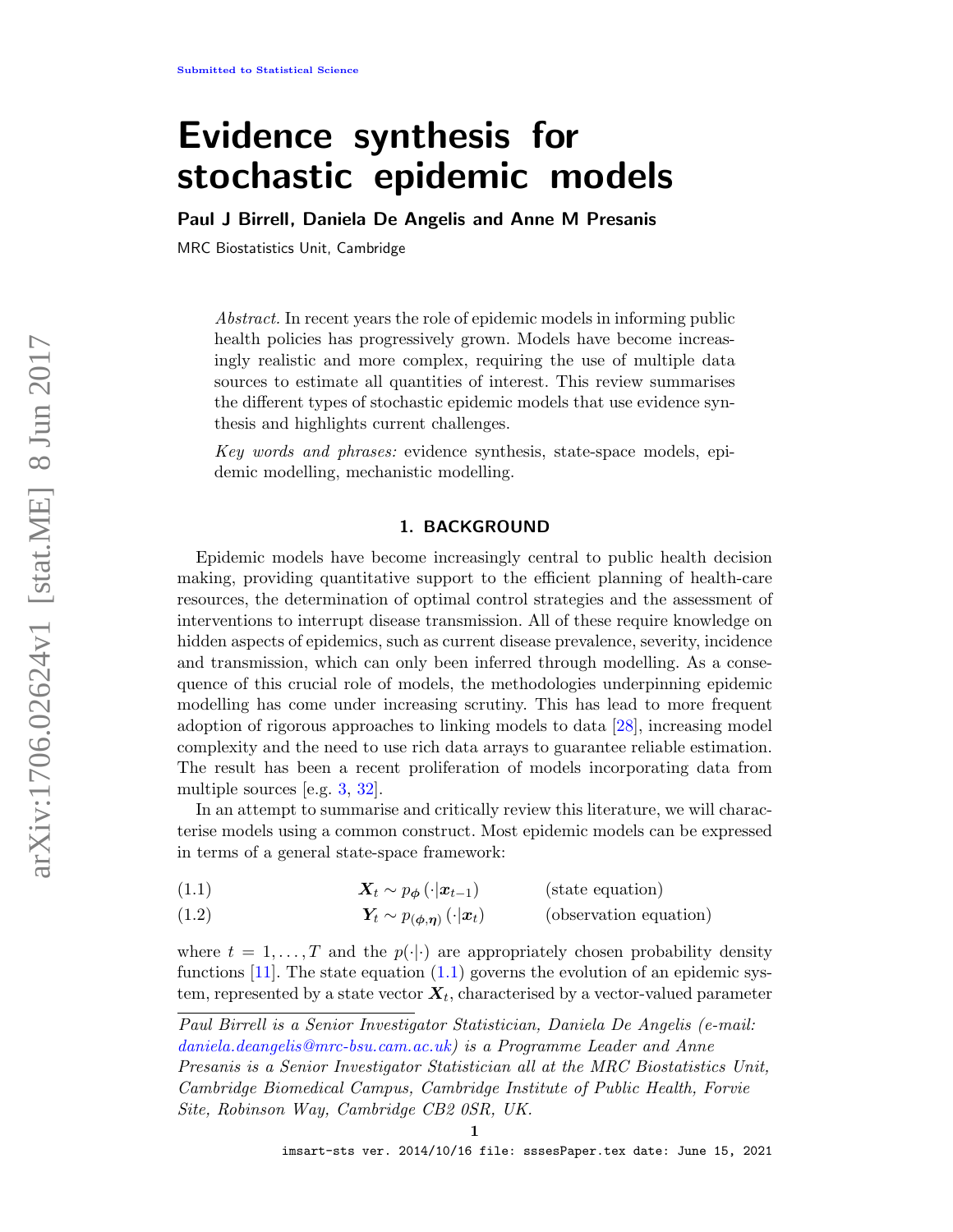$\phi$ . Equation [1.2](#page-0-1) relates the underlying epidemic system to relevant data  $Y_t$ . These data are typically imperfect observations associated with  $X_t$ , constrained by the limitations of surveillance schemes and subject to a nuisance parameter,  $\eta$ . State vectors typically consist of all latent quantities that change over time (usually probabilistically), and  $\phi$  governs their temporal development. In some cases, the state vector is simply a function of  $\phi$ . More commonly, epidemic models are compartmental, partitioning a population according to, for example, infection status. The numbers of individuals in each model compartment is included in the state vector, as is any quantity describing model dynamics that evolves over time, e.g. infection intensity  $\begin{bmatrix} 7 \end{bmatrix}$  or the transmission potential  $\begin{bmatrix} 48 \end{bmatrix}$ .

The focus of the statistical analysis could be to estimate unobserved system states  $X_{1:T}$  either sequentially (filtering) or retrospectively (smoothing), and/or to make inference about components of  $\theta = (\phi, \eta)$  that have some crucial interpretation. These parameter components might measure some headline statistic for the epidemic, such as the epidemic's reproductive number  $R_0$ , the average number of secondary infections caused by a single primary infection in a wholly susceptible population, or the effect of an intervention. This inference, ideally, would be based on direct observations on the epidemic system, *i.e.* 

<span id="page-1-0"></span>(1.3) 
$$
Y_t = X_t + \eta^T \epsilon_{Y,t}, \text{ where } \epsilon_{Y,t} \sim N(0, I).
$$

However [\(1.3\)](#page-1-0) implies observation of, for instance, new infections as they occur, which, especially in large populations, is rarely feasible. More realistically, data are indirectly related to the quantities of interest and inference becomes possible only through the integration of data from multiple sources, allowing, for example, the evaluation of biases, separation of signal from noise or the interpolation of missing data. Thus, given  $\theta$ ,  $Y_t$  is a collection of N independent datapoints  $(\boldsymbol{y}_t^1,\dots,\boldsymbol{y}_t^N).$ 

Evidence does not just come in the form of data. There are also modelling assumptions that underlie the parametric forms of  $p_{\phi}(\cdot)$  and  $p_{(\phi,\eta)}(\cdot)$ , based on relevant literature, expert opinion and/or collateral data not included in the modelling process. In particular, pragmatic choices might need to be made over which parameter components can realistically be estimated by the available data, and which components it is prudent to assume to be known from literature. Synthesis of this kind of a priori evidence can be formalised by adopting a Bayesian framework centered on the posterior distribution

<span id="page-1-1"></span>(1.4) 
$$
p(\boldsymbol{\theta}, \boldsymbol{x}_{1:T} | \boldsymbol{y}_{1:T}) \propto p(\boldsymbol{y}_{1:T} | \boldsymbol{x}_{1:T}, \boldsymbol{\theta}) p(\boldsymbol{x}_{1:T} | \boldsymbol{\theta}) p(\boldsymbol{\theta}),
$$

where  $p(\theta)$ , the prior distribution for  $\theta$ , encodes all that is known of  $\theta$  from sources external to the present study. The posterior distribution represents a natural synthesis of this additional external information with  $y_{1:T}$ .

In this paper, we shall provide an overview of evidence syntheses in stochastic epidemic modelling where multiple types of data are explicitly used in an integrated analysis. In Section [2](#page-2-0) we will focus on non-mechanistic statistical models for epidemic data. Initially these models will be static, and the aim of the analysis is to estimate the current state of an epidemic. This set-up will then be extended by adding a time dimension, initially to estimate time-varying incidence. In Section [3](#page-5-0) we consider how multiple sources of data are used for inference in mechanistic models for disease transmission, where the dynamics governing transmission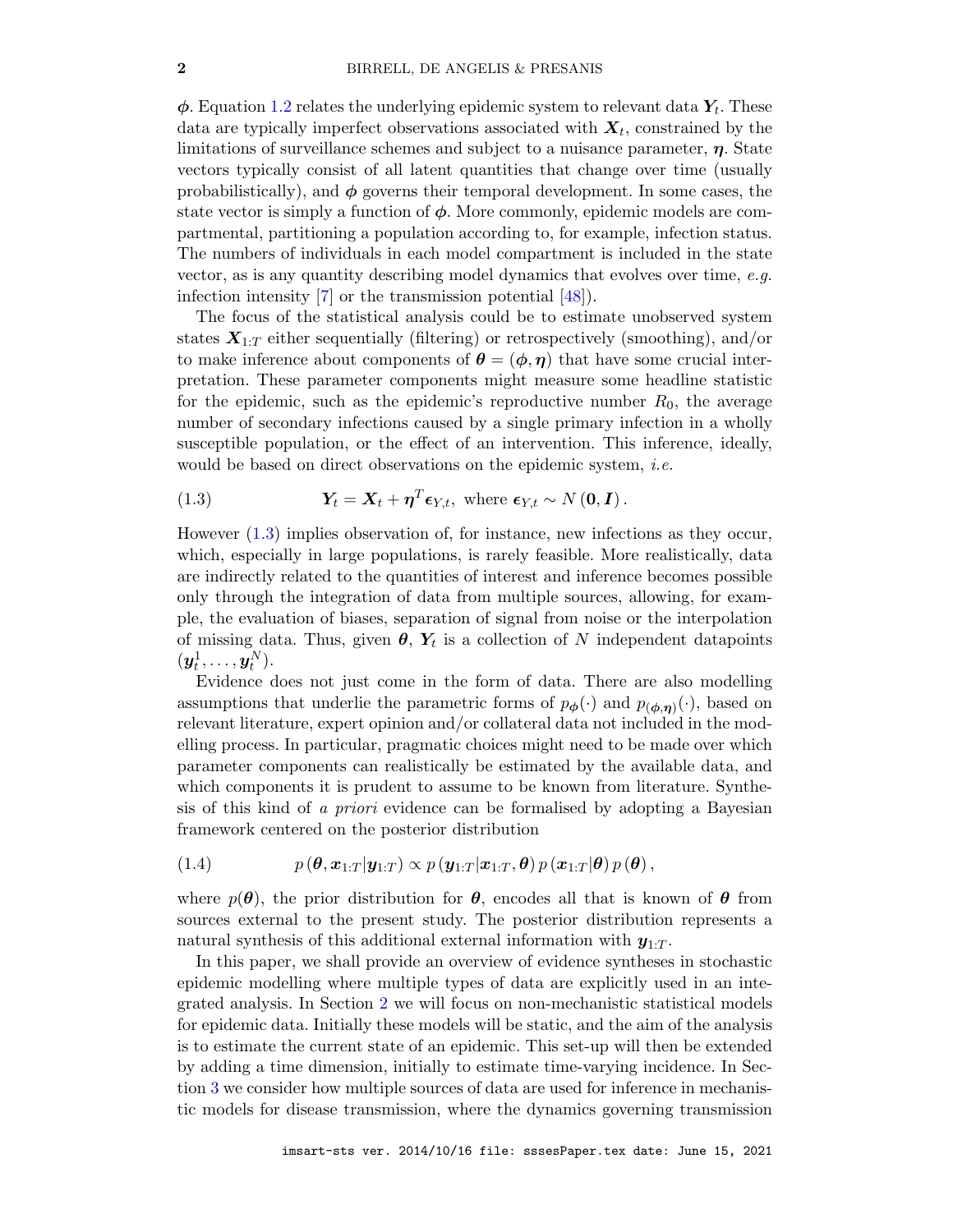are assumed to be deterministic (*i.e.* var  $(X_t|x_{t-1}) = 0, \forall t$ ), so that stochasticity is only provided by the observational component. Section [3.4](#page-7-0) reviews evidence syntheses in epidemic models with stochastic dynamics (*i.e.* var  $(X_t|x_{t-1}) \neq 0$ ). The paper concludes with a discussion, identifying some ongoing and future challenges in the use of multiple datasets in stochastic epidemic modelling.

# 2. NON-MECHANISTIC EPIDEMIC MODELLING

## <span id="page-2-1"></span><span id="page-2-0"></span>2.1 Static Models

Often estimation of the state of an epidemic at a particular point in time is of interest. In such examples, static or "snapshot" models are used, and the temporal evolution in Equations [1.1](#page-0-0) and [1.2](#page-0-1) is not relevant:

$$
\mathbf{X} \sim p_{\boldsymbol{\phi}}(\cdot) \mathbf{Y} \sim p_{\boldsymbol{\theta}}(\cdot | \mathbf{X})
$$

In many cases, X will be a deterministic function of  $\phi$ , *i.e.*  $X \equiv X(\phi)$ , or can be integrated out of the analysis entirely if estimation of  $\phi$  is the focus. Therefore, for notational ease, we shall write  $\theta = (\phi, \eta, X)$ .

As in Section [1,](#page-0-2) come in the form of N independent components  $\mathbf{y} = (\mathbf{y}^1, \dots, \mathbf{y}^N)$ , where each  $y^n, n \in 1, ..., N$  may be multivariate. The aim of the evidence synthesis is to estimate a set of K basic parameters  $\boldsymbol{\theta} = (\theta_1, \dots, \theta_K)$  from the complete array of information. Each dataset  $y^n$  is assumed to inform a function  $\psi_n = \psi_n(\theta)$  of the basic parameters, where  $\psi_n$  is denoted a *functional* parameter. If  $\psi_n(\theta) \equiv \theta_k$ , the data  $y^n$  are said to *directly* inform  $\theta_k$ , whereas if the function is more complex and/or a function of multiple components of  $\theta$ ,  $y^n$  *indirectly* informs one or more parameters. Denote by  $\psi$  the collection of functional parameters  $(\psi_1, \ldots, \psi_N)$ . Assuming conditional independence of each dataset, the likelihood is then

$$
L(\boldsymbol{\theta}; \boldsymbol{y}) = \prod_{n=1}^N L_n(\psi_n(\boldsymbol{\theta}); \boldsymbol{y}^n)
$$

where each  $L_n(\psi_n(\theta); y^n)$  is the contribution of  $y^n$  to the basic parameters. This likelihood is either maximised, in a frequentist setting, or, in the Bayesian setting we consider here, a posterior distribution is obtained (equation  $(1.4)$ ), summarising all information, both direct and indirect (as well as prior) on the basic parameters.

Such an evidence synthesis model can be represented as a directed acyclic graph (DAG) that encodes the conditional independence assumptions [\[29\]](#page-11-2). In the example of Figure [1,](#page-3-0) each basic parameter  $\theta_k \in \mathcal{A}$ , denoted by double circles, is a founder node of the DAG, i.e. using family relationships to describe the relationships between nodes in the DAG, it has no parents nodes, only descendants. Functional parameters  $\psi_n \in \psi$  (single circles) are children of the basic parameters of which they are functions, with the dashed arrows denoting the (deterministic) functional relationship. By contrast, a solid arrow denotes a distributional (stochastic) relationship between nodes. Squares denote observed quantities  $y^n$ . In a more complex hierarchical model with multiple levels, consequential nodes internal to the DAG may be either deterministically or stochastically related to their ancestors or descendants. Repetition over variables is represented by 'plates',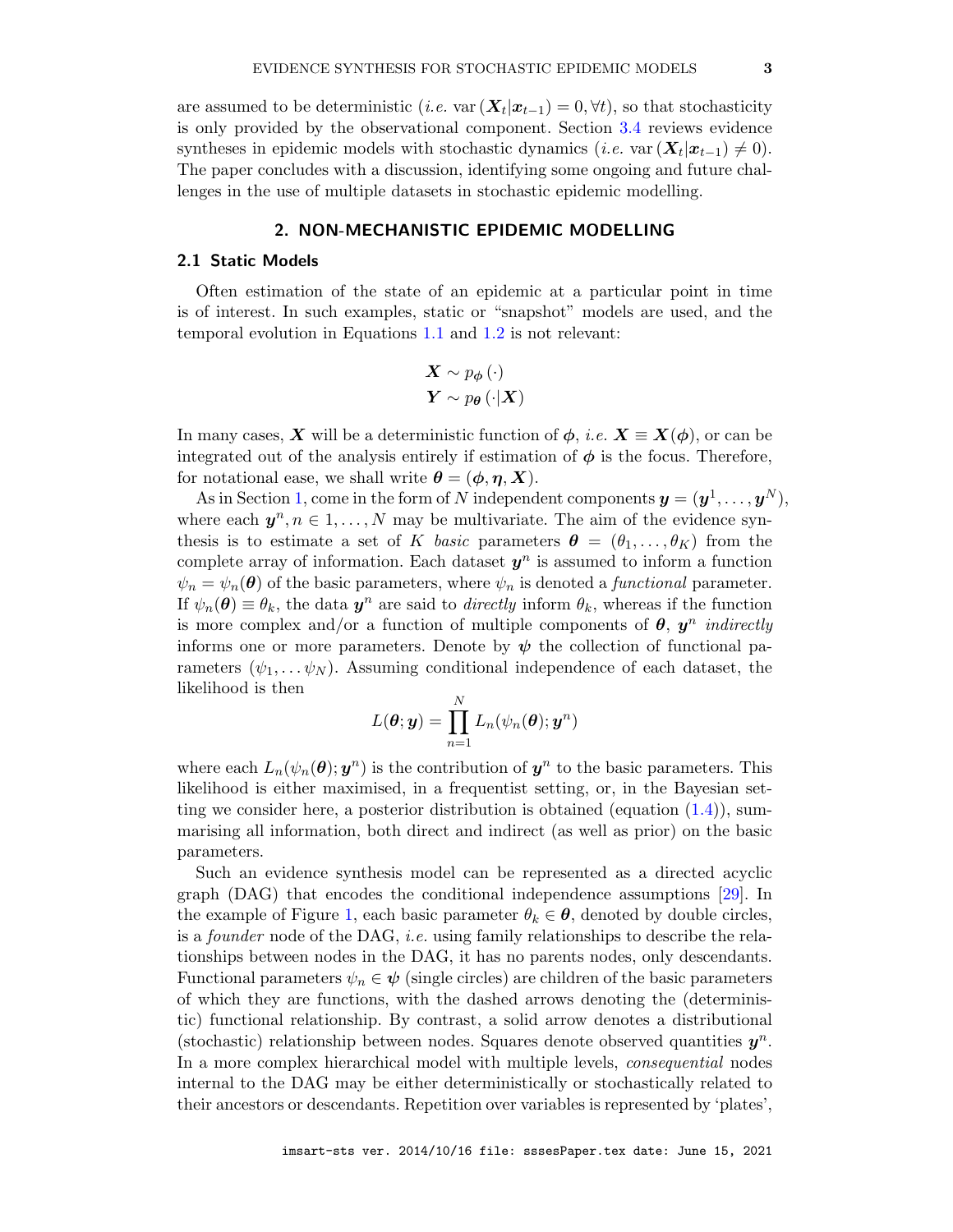

<span id="page-3-0"></span>Fig 1. Directed Acyclic Graph of a model with basic parameters, functional parameters and data.

rounded rectangles surrounding the repeated nodes, as for example the repetition of each  $y^n, n \in 1 \dots N$  informing a different functional parameter  $\psi_n$  in the figure.

Evidence synthesis methods of this type in the context of medical and healthcare data were introduced in a synthesis of HIV prevalence data from different groups by [\[2\]](#page-10-3) and reviewed in [\[3\]](#page-10-0). These have inspired a proliferation of comprehensive evidence syntheses particularly for static models of infectious disease, a prime example of which is the United Kingdom (UK) annual HIV prevalence (and, in particular, undiagnosed prevalence) estimates ([https://www.gov.uk/](https://www.gov.uk/government/statistics/hiv-in-the-united-kingdom) [government/statistics/hiv-in-the-united-kingdom](https://www.gov.uk/government/statistics/hiv-in-the-united-kingdom)). These are produced from multiple routine HIV surveillance datasets combined with contemporaneous cross-sectional survey data. Figure [2\(](#page-4-0)a) presents a DAG of this general approach, summarised in [\[17\]](#page-10-4). Here the  $\psi$  are expressed as a function of basic parameters:  $\rho_q$ , the proportion of a population in a particular risk group g for HIV;  $\pi_q$ , the proportion of group g infected; and  $\delta_q$ , the proportion of infections in group g that are detected (diagnosed). This work has spread beyond the UK to the Netherlands [\[13\]](#page-10-5) and Poland [\[45\]](#page-12-1).

Outside of HIV, similar analytical principles have been used to monitor the Hepatitis C virus (HCV) [\[55,](#page-12-2) [18\]](#page-10-6). In common with the HIV models, the prevalence of HCV in hard-to-reach populations, such as people who inject drugs (PWID), requires simultaneous estimation of the proportion of the population who are PWID as well as HCV prevalence [\[27,](#page-11-3) [40,](#page-12-3) [34\]](#page-11-4). The estimation of influenza severity, measured by attack rates (i.e. cumulative incidence) and case-severity risks (probabilities of severe health events, such as hospitalisation, given infection) has also been approached through evidence syntheses [\[38,](#page-11-5) [39,](#page-12-4) [49,](#page-12-5) [33\]](#page-11-6). Moreover, the healthcare burden from campylobacter infection has been similarly studied [\[4\]](#page-10-7).

Although the motivation behind evidence synthesis is to frame all the available information on the state of an epidemic within a single integrated analysis, for a number of reasons, including computational efficiency or uncertainty in model structure, it may be convenient to break the problem into smaller components. Whereas [\[40\]](#page-12-3) fit a model for HCV prevalence in two stages, [\[41\]](#page-12-6) present a synthesis of many evidence syntheses, in an attempt to characterise the link between chlamydia infection and long-term damage to reproductive health. In [\[39\]](#page-12-4) three waves of  $A/H1N1pdm$  influenza infection in England are modelled in near isolation, with only weak correlation of the numbers infected in each wave. Although this 'modular' approach is often reasonable and convenient, merging the resulting sub-models into a single analysis is non-trivial (see Section [4\)](#page-8-0).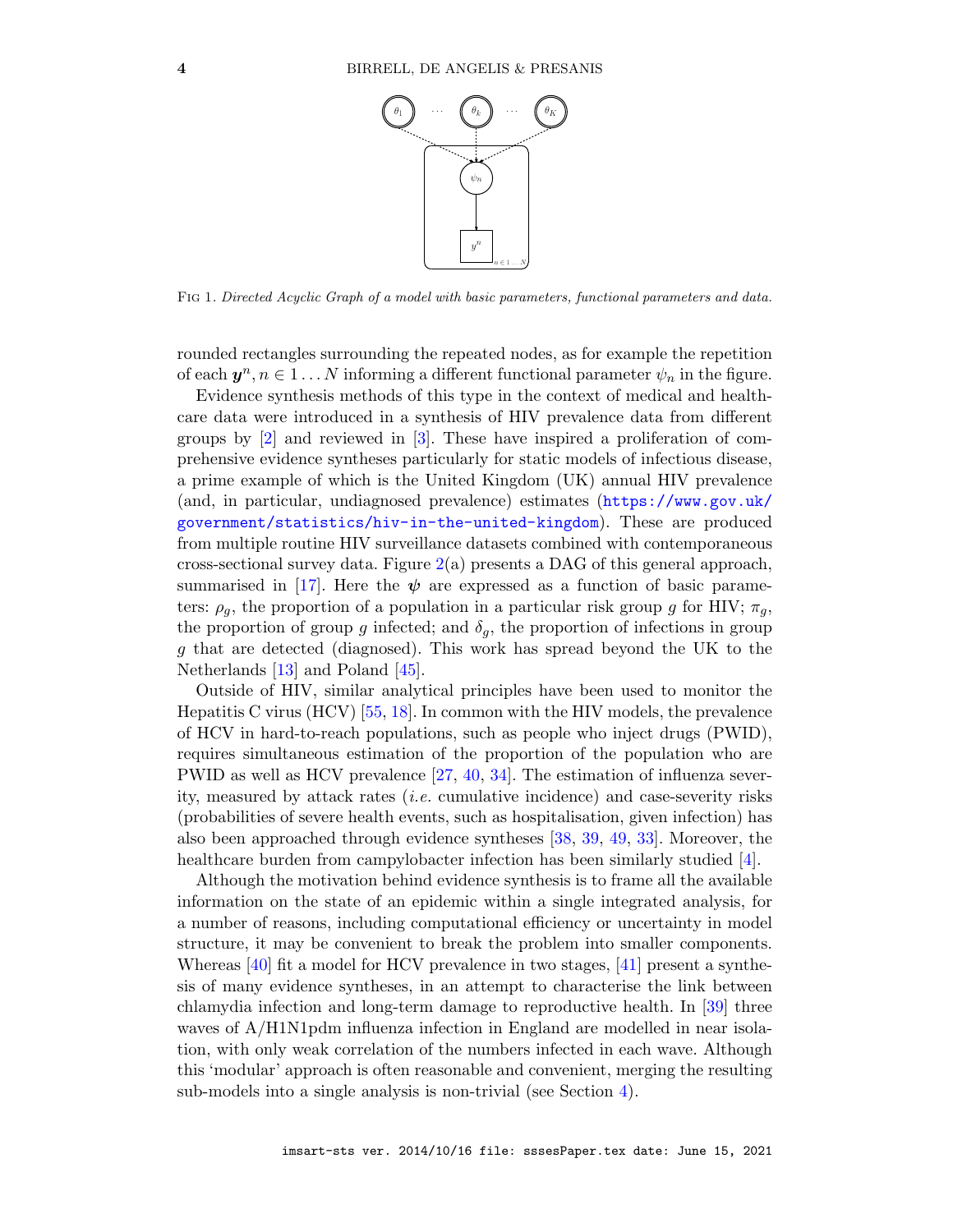

<span id="page-4-0"></span>FIG 2. (a) DAG of a HIV prevalence model with basic parameters  $\boldsymbol{\theta} = (\rho_g, \pi_g, \delta_g)$ . (b) Linking a series of snapshot HIV prevalence models at multiple time points t, to estimate HIV incidence in a ODE-driven compartmental model. Time t data  $\mathbf{y_t} = (y_t^1, y_t^2, \dots, y_t^n)$  are augmented byby demographic and other transition rate data  $\mathbf{z_t} = (y_t^{n+1}, \dots, y_t^N)$ . The parameters from (a), both basic and functional, are now encapsulated within  $\theta_t$ .

## <span id="page-4-2"></span>2.2 Dynamic Models

In most cases, interest will lie in estimating the evolution of an epidemic, and in the rates of infection, in particular. One way to uncover this temporal variation is by linking snapshot analyses. At time  $t$ , data are distributed

$$
\boldsymbol{Y}_t \sim p_{\boldsymbol{\theta}}\left(\cdot|\boldsymbol{X}_t\right),
$$

and are linked over time via some smoothing of the state variables  $X_t$ . This linkage is achieved for the HIV prevalence example (see Figure  $2(a)$  $2(a)$ ) by imposing a multi-state model [\[37\]](#page-11-7), partitioning the population into four disease states  $X_t$ . This continuous-time model uses a system of ordinary differential equations (ODEs) to describe model dynamics. Time-varying transition rates, including HIV incidence, become the piecewise-constant basic parameters  $\phi = {\lambda_q(t)}$ , the identifiability of which is feasible through the inclusion of additional demographic data  $z_t$ .

A further example of snapshot-type evidence synthesis over time is in toxoplasmosis [\[60\]](#page-13-0) where temporal smoothing is through random walk distributions placed on the log-incidence  $X_t$ :

$$
\log\left(\boldsymbol{X}_{t}\right) \sim \log\left(\boldsymbol{X}_{t-1}\right) + \boldsymbol{\phi}^{T} \boldsymbol{\epsilon}_{X,t}.
$$

Using more routine time series type data, a similar random walk is used to smooth pertussis incidence in [\[35\]](#page-11-8). Random walks are also used in a study of swine influenza prevalence in abattoirs [\[53\]](#page-12-7), where, routine virological (swabbing to test for viral presence) and serological (testing of blood samples for an immunological response) data are used to distinguish recent from longer-standing infections. Here,  $X_t$  is composed of the proportion positive in the two data streams.

Back-calculation represents an approach to estimating incidence when the available data are time series counts of clinical endpoints. The classic backcalculation example is the estimation of HIV incidence from AIDS diagnoses [\[12\]](#page-10-8), based on the convolution equation:

<span id="page-4-1"></span>(2.1) 
$$
\mu(t) = \int_0^t h(s)f(t-s)ds.
$$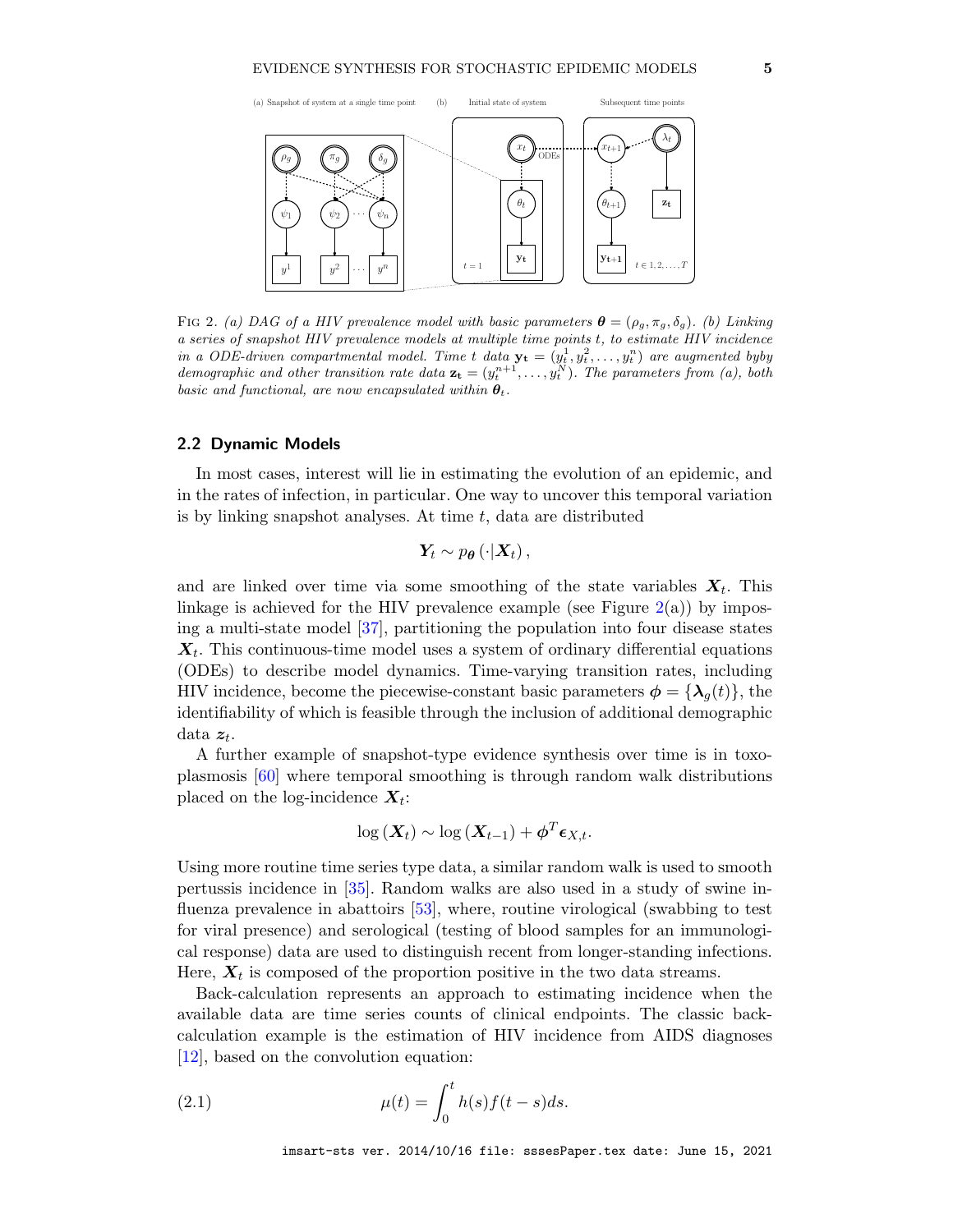Here  $\mu(t)$  is the time-varying rate at which diagnoses occur, which is expressed in terms of an assumed known distribution function for the incubation period  $f(\cdot)$  and the rate  $h(\cdot)$  at which new infections occur. Versions of [\(2.1\)](#page-4-1) that use additional sources of information have been developed [\[15\]](#page-10-9) and extended to tackle the challenges posed by therapeutical advances and developments in HIV surveillance, augmenting AIDS diagnoses with HIV diagnoses [\[14\]](#page-10-10). Multi-state versions have been proposed [\[1\]](#page-10-11), with states defined by the levels of markers of HIV progression (e.g. CD4 cell counts), characterising the diagnosis process as the result of disease progression and the propensity to test. HIV diagnosis data have been further augmented in [\[54\]](#page-12-8) by observations on CD4 counts around diagnosis, to estimate the diagnosis process and the number of undiagnosed infections by disease state. This work is extended in [\[7\]](#page-10-2), using random-walks to model the evolution of incidence and diagnosis rates over time [\[61\]](#page-13-1). Back-calculations of this type can be framed in terms of a state-space model by letting the state vector  $X_t$  include incidence  $h_t,$  diagnosis rates and state occupancies. The parameter  $\boldsymbol{\theta}$  is composed of initial conditions and random-walk variances. If the model is evaluated at discrete intervals, with no observation error assumed, then diagnoses are Poisson distributed and the CD4 data follow a multinomial distribution, falling into the following formulation:

$$
\mathbf{X}_{t} = p_{\boldsymbol{\phi}}(\cdot | \mathbf{X}_{t-1})
$$

$$
\mathbf{Y}_{t} = g_{\boldsymbol{\theta}}(\mathbf{X}_{t})
$$

The observation model becomes non-trivial in the presence of overdispersion. Additional data from recent infection testing algorithms (RITA) to identify recent infections amongst newly diagnosed individuals are becoming increasingly available [\[52\]](#page-12-9) and preliminary attempts to integrate this type of data into a more traditional back-calculation have been made [\[64\]](#page-13-2). Inversely, in a study to determine the contribution of early HIV infections towards transmission, [\[58\]](#page-12-10) fitted a back-calculation model in a first stage of analysis, before using HIV genetic sequence data, alongside other epidemiological information, to estimate the timing of HIV transmission.

### <span id="page-5-0"></span>3. EVIDENCE SYNTHESIS IN MECHANISTIC TRANSMISSION MODELS

The classic approach to tracking the spread of an epidemic is through compartmental models that partition the population into susceptible/infected/removed (SIR) categories [\[5\]](#page-10-12) - or one of many similar variants. In the epidemic modelling literature these models are labelled as mechanistic transmission models. They differ from the multi-state models described earlier due to the explicit modelling of the transmission mechanisms, where rates of infection are a function of the prevalent number of infected and infectious individuals.

The dynamics of such models unfold according to a system of ordinary or stochastic differential equations (or their discrete-time difference approximations). Initially, focus will be on models for which there is a deterministic state relation, but the epidemic is imperfectly observed. These can be expressed as:

<span id="page-5-1"></span>(3.1) 
$$
\mathbf{X}_{t} = f_{\phi}(\mathbf{X}_{t-1})
$$

$$
\mathbf{Y}_{t} \sim p_{\theta}(\cdot | \mathbf{X}_{t}).
$$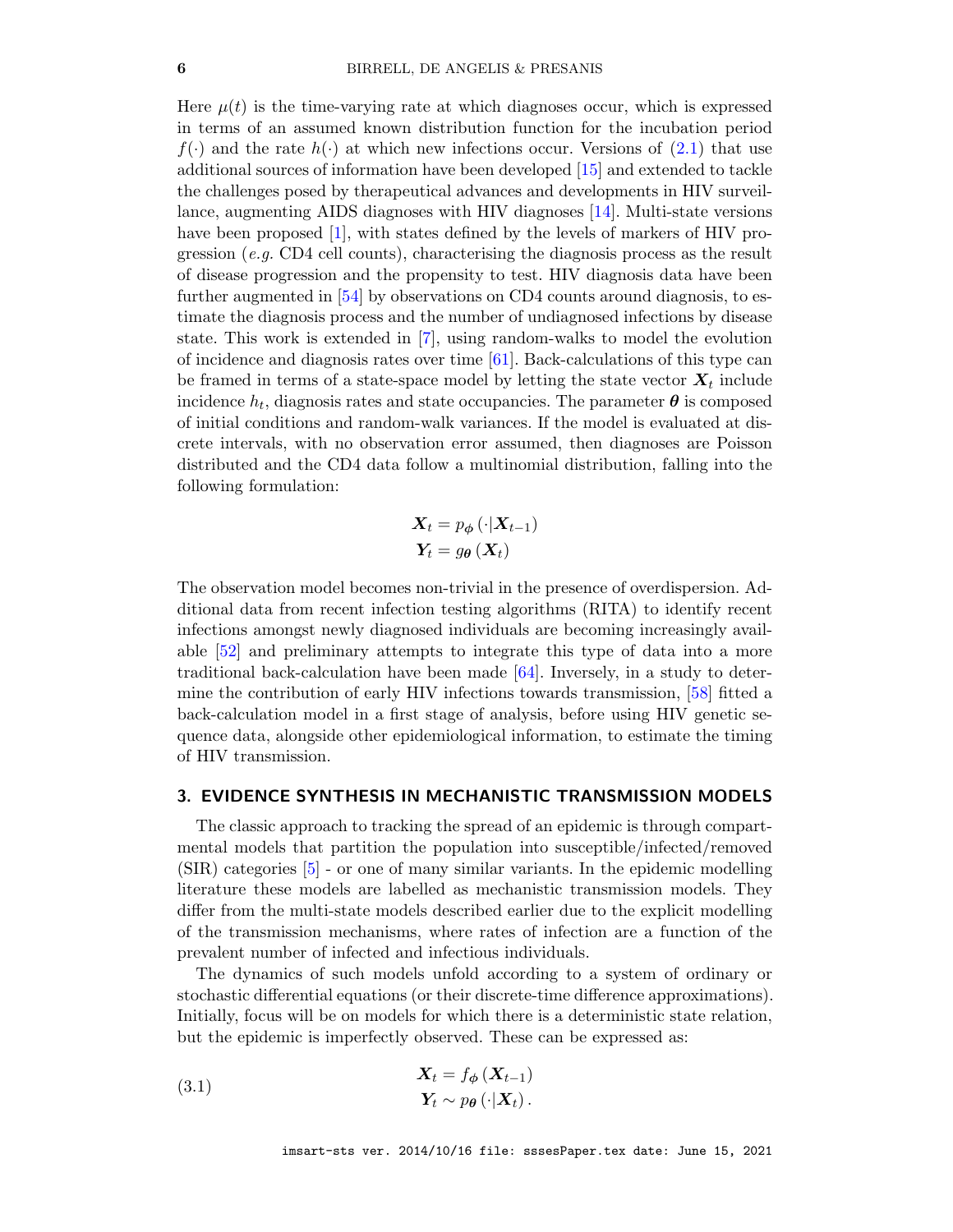where  $f_{\phi}(\cdot)$  indicates a deterministic functional relationship, characterised by parameter  $\phi$  and  $X_t$  represents the number of people within each stage of the SIRtype model. Typically,  $\phi$  will include rates of transition between model states, relative rates of contact between different population strata and the transmission potential. These movements between model states are unobserved, and, as in Section [2.2,](#page-4-2) the use of multiple data sources becomes necessary for identifiability. Several examples exist, where epidemic surveillance data are synthesised with: serological data; demographic, administrative or environmental data; and/or phylogenetic data.

#### 3.1 Surveillance and Serological Data

Serological data identify the proportion of the population in the susceptible state. Typically these data are binomially distributed with the probability parameter at time  $t$  given by

P(seropositive at time  $t$ ) = 1 –  $S_t/N$ 

where  $S_t$  is the number of susceptibles among a population of size N. As an epidemic unfolds, the increase in the seropositivity of samples should mirror the levels of cumulative incidence.

The work in [\[9\]](#page-10-13) highlights the important role played by serology data in uncovering an epidemic's dynamics. Here, serological data are used to provide information on the scale of infection. Due to the presence of asymptomatic infection, this scale could not be derived while the epidemic is ongoing from data on general practice (GP) consultations for influenza-like illness and associated virological swabbing alone. A similar approach is applied to data from Israel [\[63\]](#page-13-3), and [\[20\]](#page-11-9) extend this work to look at the changes in the immunity profile of a population and the fluctuating transmissibility of the virus between temporally distinct waves of infection. Given the importance of serological data, [\[56\]](#page-12-11) develops the approach further in application to Dutch  $A/H1N1$ pdm influenza, taking into account the sensitivity and specificity of the serological testing process. The authors model actual titre values, giving a probabilistic interpretation of immunity.

Outside of the 2009 pandemic, [\[6\]](#page-10-14) model individual 'flu seasons on the basis of primary care data (consultations plus swab positivity and, where they exist, serological data), whilst also making some allowance for the uncertainty in the contact matrices that are used as a central fulcrum of the transmission model.

#### 3.2 Surveillance and Demographic, Administrative or Environmental Data

An example of joint modelling of surveillance and demographic data is in [\[37\]](#page-11-7), where the model in Figure  $2(b)$  $2(b)$  is extended to include a component of disease transmission utilising information  $Z_t = z_t$  on ageing, migration and mortality. This is a rare example where such data contributes to the likelihood. More commonly demographic data are used as explanatory variables. Here, assume that the observation model is defined for data  $Y_t = y_t$ , but we also have explanatory data  $Z_t$ . Then the system equation in  $(3.1)$  is replaced by

$$
\mathbf{X}_{t}=f_{\boldsymbol{\phi}}\left(\mathbf{X}_{t-1},\mathbf{Z}_{t}\right).
$$

These explanatory data can come in many forms: [\[6\]](#page-10-14) and [\[48\]](#page-12-0) use vaccination data to inform transition rates out of a susceptible state; [\[10\]](#page-10-15) use commuting data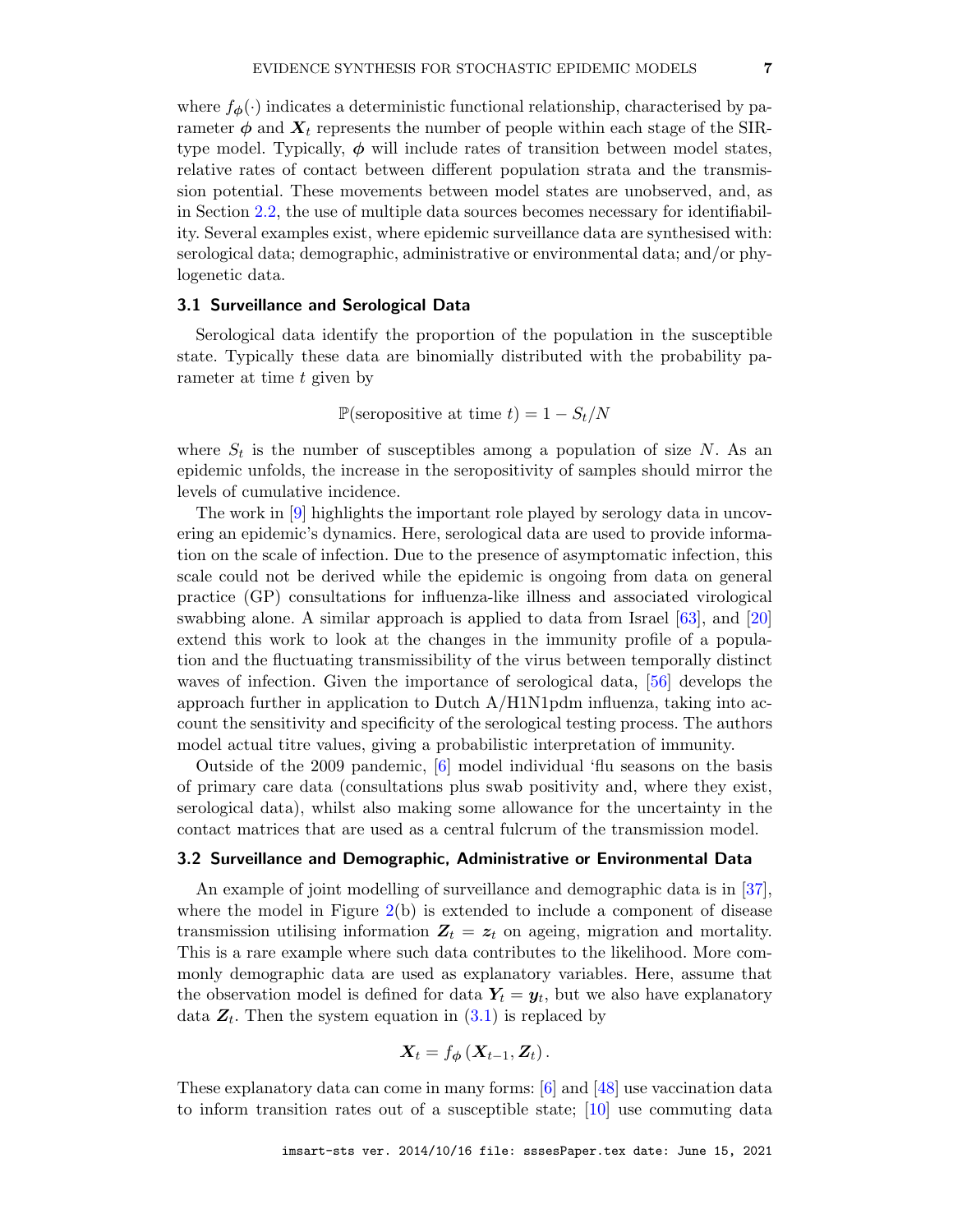to describe inter-region transmission; [\[63\]](#page-13-3) relate transmission of  $A/H1N1pdm$ influenza in Israel to an index of 'mean absolute humidity'. One particularly successful example of this type of data has been the use of air traffic data in the GLEAM system for the global tracking (and prediction) of a pandemic influenza outbreak [e.g. [57\]](#page-12-12). Here, the global spread of pandemic outbreaks is identified by short time series of virologically-confirmed A/H1N1pdm influenza cases, a spread that is assumed to occur along the lines of a network formed on the basis of established flight paths.

# <span id="page-7-1"></span>3.3 Surveillance and Phylogenetic Data

One synthesis of two very different types of information is evident where genetic analyses of pathogen genomes are used to provide or augment inference on the spread of the pathogen through a population. Gene genealogies can be reconstructed from gene sequence data to produce phylogenetic trees (or phylogenies). The branching points of the phylogenies can then be used to inform a simple coalescent model, the rate of coalescence of which can be linked to the number of infective individuals within the population.

Initially, phylogenies were used to estimate epidemic growth rates and epidemic emergence times using simple, non-mechanistic models under strict assumptions [\[43\]](#page-12-13). However, in [\[42\]](#page-12-14) and [\[59\]](#page-13-4) there is a body of work emerging to link the phylogenies into mechanistic transmission models, with examples in HCV and HIV infection respectively. [\[19\]](#page-11-10) develop a methodology for phylodynamic models, showing that an SIR model can be identifiable on the basis of genomic data alone, without augmenting using surveillance data. [\[43\]](#page-12-13), however, note that the use of phylogenetic information is of particular utility in the case where the surveillance counts are highly noisy or only weakly informative, and their work in links phylogenies to a continuous-time, continuous-space stochastic epidemic model informed by both epidemiological surveillance data and phylogenetic data.

# <span id="page-7-0"></span>3.4 Stochastic epidemic models

In many cases, the deterministic dynamics are not sufficient. When numbers infected are sufficiently small that stochastic fluctuations in transmission can significantly impact on the future epidemic trajectory, deterministic epidemics can lead to over-optimistic forecasts, and can exclude the non-zero possibility of epidemic extinction when the epidemic reproductive number,  $R$  is  $> 1$ . Similarly, when the epidemic unfolds in the presence of environmental or other external factors not typically captured by the transmission model, stochasticity in the temporal evolution of parameter values can have a significant impact on the pattern and timing of infections. In either case, these models require the full state-space specification of equations  $(1.1)$  and  $(1.2)$ .

In the case of demographic stochasticity, chain-binomial [\[30\]](#page-11-11), chain multinomial [\[61\]](#page-13-1) or chain negative binomial [\[23\]](#page-11-12) models may be used. It is, however, the second context of unexplained variablility that is more prevalent in the literature. In particular, the transmission potential  $\beta(t)$  is commonly modelled as a stochastic process. [\[21,](#page-11-13) [62\]](#page-13-5) cast  $\beta(t)$  as Wiener and Gaussian processes respectively, whereas [\[48\]](#page-12-0) impose a random effects model on  $\beta(t)$ .

Though the motivation for the use of multiple sources of data in stochastic epidemic modelling is frequently no different to the deterministic case, there are few examples of their use in the literature. Using traditional forms of influenza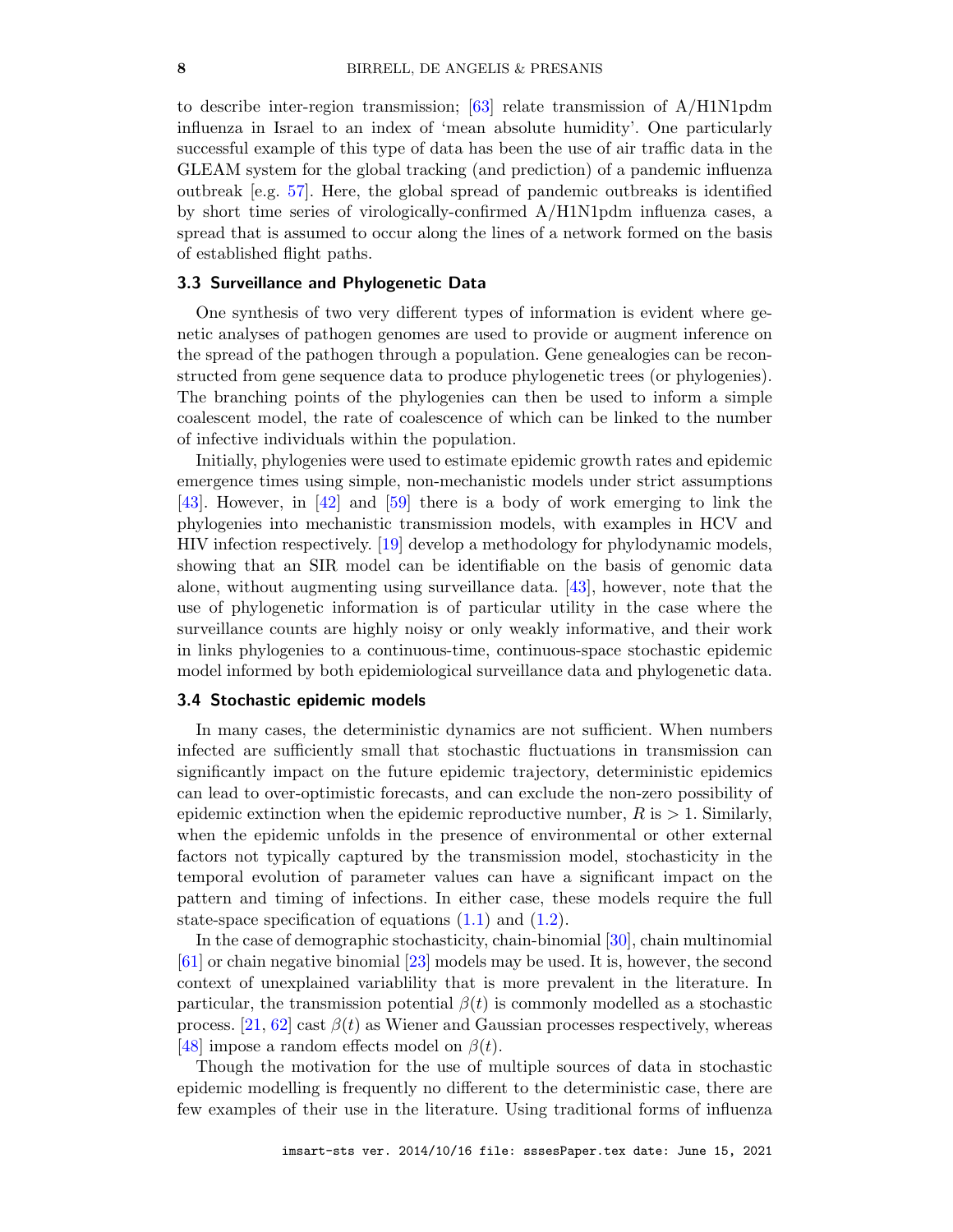surveillance, [\[48\]](#page-12-0) constitutes a rare example, where laboratory-confirmed data on 'mild' cases are combined with data on (nested) admissions to hospitals and to ICUs. Both types of stochasticity are in effect also, as the model is in discrete time and assumes chain binomial transmission, whilst the force of infection arises as the result of a random effects model. Stochastic epidemic models have been used in analyses of the type discussed in Section [3.3,](#page-7-1) initially through the modelling study of [\[43\]](#page-12-13), who propose an SIR model allowing for both seasonality and

environmental noise in transmission. This work is extended by [\[44\]](#page-12-15) through a case study of competing viral subtypes of  $A/H3N2$  influenza, whose transmission model incorporates demographic (chain-multinomial) stochasticity, fitting the overall phylodynamic model using approximate Bayesian methods.

# 4. DISCUSSION

<span id="page-8-0"></span>The recent increase in the number of evidence syntheses, mostly Bayesian, to estimate latent characteristics of epidemics is testimony of the crucial role of data from multiple sources. This role has been comprehensively explored in other reviews [\[3,](#page-10-0) [17\]](#page-10-4), but include the ability to: identify and estimate key quantities that are not directly observed; introduce and formally quantify expert judgement in the form of prior distributions; readily account for and estimate known biases in observational data through the introduction of bias parameters with carefully chosen priors; and the minimisation of selection bias through the use of all available relevant data, both direct and indirect.

However, although the adoption of evidence synthesis methods signal an ability to fit models of increasing realism and complexity, some general challenges remain [\[16\]](#page-10-16) and are the subject of active research.

# 4.1 Model building

As briefly discussed in Section [2.1,](#page-2-1) it may be convenient to divide a complex model into smaller, more manageable sub-models. Reasons include computational tractability as well as the need to explore alternative model formulations during a model development phase. However, summarising the results of each sub-model into a second-stage "full" model in a manner that retains the feedback from different data sources to common parameters is not straightforward. Recent work that allows for principled inference from a fully joint model given posterior samples from each sub-model has been proposed [\[24\]](#page-11-14). The application of this "Markov melding" approach to evidence syntheses in the stochastic epidemic field has the potential to address some of the computational challenges that arise from complex stochastic models.

#### 4.2 Model criticism

In any model-based analysis, critical assessment is important, but there are some particular aspects that arise in multiple source analyses in the context of epidemic modelling. Since so many epidemic characteristics are not observable directly, the question of which parameters are identifiable (partially or fully) from the available data sources is an active area of research [\[26\]](#page-11-15). How to determine algebraically, ahead of any inference, which parameters are potentially identifiable in a complex dynamic system has been explored recently in the systems biology field [e.g. [25\]](#page-11-16): such methods have the potential to be adapted to transmission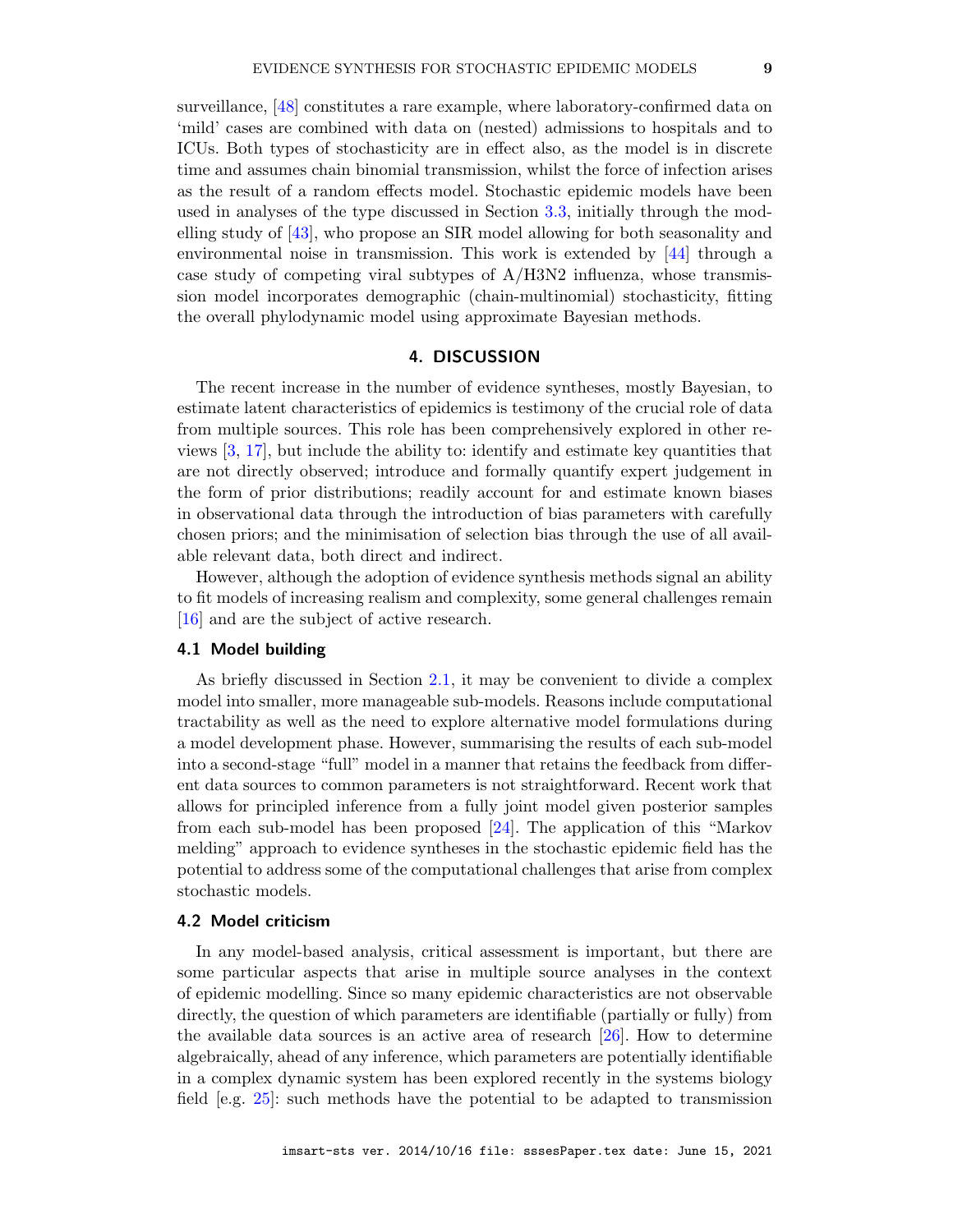models. An alternative is to consider adapting value-of-information methods [e.g. [36\]](#page-11-17) to the case of evaluating gains in precision in parameter estimates resulting from collecting or incorporating further evidence.

In contrast to weak identifiability issues, multiple data sources may inform the same parameter, leading to the potential for conflicting evidence [\[16\]](#page-10-16). Such potential represents a further motivation for modular model-building, uncovering the influence of each additional data source. As already discussed however, such modular approaches are computationally intensive, so the use of cross-validatory conflict diagnostics, both at the model-building and model-assessment stages, requires adaptation to enable timely inference.

Once conflicts have been detected and measured, they require resolution. Typically, conflicts arise as a result of unaccounted bias and/or naive interpretation of what the data represent. Bias modelling approaches to resolve conflict are typically related to ideas of how best to weight different sources of evidence in a synthesis [\[16\]](#page-10-16), which is still an open question. While in a frequentist framework there are well-established methods to account for selection biases in the types of observational data usually included in epidemic evidence syntheses, Bayesian equivalents are still in their infancy [\[50\]](#page-12-16).

#### 4.3 Efficient inference

The other key challenge area is that of computationally efficient statistical inference. This is of particular importance in the context of epidemic modelling, not only as a way of addressing the complexity inherent in a realistic model of a stochastic process informed by multiple data sources, but also because realtime estimation is crucial for addressing public health policy needs in the midst of an emerging epidemic [\[16\]](#page-10-16). Much progress has been made in developing and applying efficient algorithms for epidemic evidence syntheses, such as: sequential Bayesian methods [\[47,](#page-12-17) [8\]](#page-10-17), including likelihood-free particle MCMC [\[43\]](#page-12-13); approximate Bayesian computation [\[44\]](#page-12-15). Alternatively, to achieve efficient inference, one might approximate the complex epidemic model with a readily implementable proxy. Shaman and colleagues have produced a number of papers [e.g. [46,](#page-12-18) see also [\[51\]](#page-12-19) for an application to global measles data] that use an extended Kalman filter (EKF) to provide a stochastic time series approximation to the dynamics of SIR models, whereas Bayesian emulation [\[22\]](#page-11-18) seeks to characterise an epidemic model (or simulator) with an emulator, built from a dynamic Gaussian process prior. The next challenge is to broaden the scope of such algorithms to handle multiple datasets, possibly diverse in nature.

### 4.4 Conclusions

A recent review of infectious disease modelling [\[31\]](#page-11-19) suggests that the full potential of mechanistic models that "simultaneously link data from diverse, heterogeneous data sources" has yet to be reached. This is certainly true for fully stochastic transmission models, though rare examples do exist [\[44,](#page-12-15) [48\]](#page-12-0) of such models embedded within an evidence synthesis. Such rarity and the challenges discussed above motivate the need for further development in this area. Phylodynamic modelling, in particular, offers a very natural application, relying as it does upon very different types of data. Here, approaches to propagating the uncertainty in the ascertainment of phylogenies into models for transmission, and to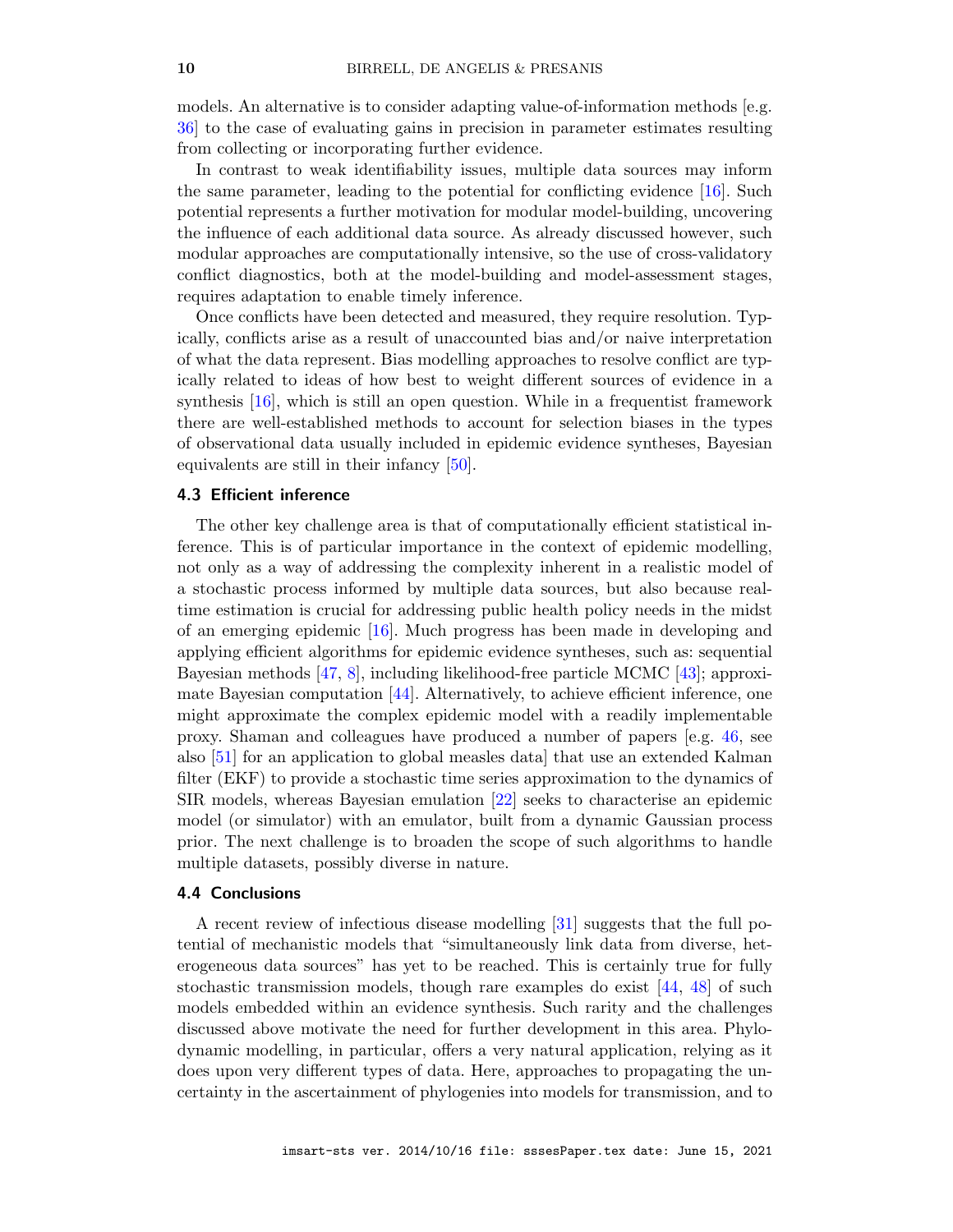handling multiple exposures and the presence of within-host phenotypic variation all present significant methodological challenges.

However, the many examples reviewed in Section [3,](#page-5-0) particularly for deterministic models, suggest that evidence synthesis for mechanistic models is both a well-established and rapidly expanding field.

## REFERENCES

- <span id="page-10-11"></span>[1] Aalen, O. O., Farewell, V. T., De Angelis, D., Day, N. E. and Gill, O. N. (1997). A Markov model for HIV disease progression including the effect of HIV diagnosis and treatment: application to AIDS prediction in England and Wales. Stat. Med. 16 2191– 2210.
- <span id="page-10-3"></span>[2] Ades, A. E. and Cliffe, S. (2002). Markov Chain Monte Carlo Estimation of a Multiparameter Decision Model: Consistency of Evidence and the Accurate Assessment of Uncertainty. Medical Decision Making 22 359–371.
- <span id="page-10-0"></span>[3] ADES, A. E. and SUTTON, A. J. (2006). Multiparameter evidence synthesis in epidemiology and medical decision-making: current approaches. Journal of the Royal Statistical Society: Series A (Statistics in Society) 169 5–35.
- <span id="page-10-7"></span>[4] ALBERT, I., ESPIÉ, E., DE VALK, H. and DENIS, J. B. (2011). A Bayesian Evidence Synthesis for Estimating Campylobacteriosis Prevalence. Risk Analysis 31 1141–1155.
- <span id="page-10-12"></span>[5] ANDERSON, R. M. and MAY, R. M. (1991). *Infectious Diseases of Humans: Dynamics and* Control. Oxford University Press.
- <span id="page-10-14"></span>[6] Baguelin, M., Flasche, S., Camacho, A., Demiris, N., Miller, E. and Edmunds, W. J. (2013). Assessing Optimal Target Populations for Influenza Vaccination Programmes: An Evidence Synthesis and Modelling Study. PLoS Medicine 10 e1001527+.
- <span id="page-10-2"></span>[7] Birrell, P. J., Chadborn, T. R., Gill, O. N., Delpech, V. C. and De Angelis, D. (2012). Estimating Trends in Incidence, Time-to-Diagnosis and Undiagnosed Prevalence using a CD4-based Bayesian Back-calculation. Stat. Commun. Infec. Dis. 4.
- <span id="page-10-17"></span>[8] Birrell, P. J., De Angelis, D., Wernisch, L., Tom, B. D. M., Roberts, G. O. and PEBODY, R. G. (2016). Efficient real-time monitoring of an emerging influenza epidemic: how feasible? arXiv preprint http://arxiv.org/abs/1608.05292.
- <span id="page-10-13"></span>[9] Birrell, P. J., Ketsetzis, G., Gay, N. J., Cooper, B. S., Presanis, A. M., Harris, R. J., Charlett, A., Zhang, X.-S., White, P. J., Pebody, R. G. and De Ange-LIS, D. (2011). Bayesian modeling to unmask and predict influenza  $A/H1N1pdm$  dynamics in London. Proc. Natl. Acad. Sci. USA 108 18238–18243.
- <span id="page-10-15"></span>[10] Birrell, P. J., Zhang, X.-S., Pebody, R. G., Gay, N. J. and De Angelis, D. (2016). Reconstructing a spatially heterogeneous epidemic: Characterising the geographic spread of 2009 A/H1N1pdm infection in England. Scientific Reports 6 29004.
- <span id="page-10-1"></span>[11] BROCKWELL, P. J. and DAVIS, R. A. (2002). Introduction to Time Series and Forecasting. Springer.
- <span id="page-10-8"></span>[12] Brookmeyer, R. and Gail, M. H. (1988). A Method for Obtaining Short-Term Projections and Lower Bounds on the Size of the AIDS Epidemic. J. Amer. Statist. Assoc. 83 301–308.
- <span id="page-10-5"></span>[13] Conti, S., Presanis, A. M., van Veen, M. G., Xiridou, M., Donoghoe, M. C., Stengaard, A. R. and De Angelis, D. (2011). Modeling of the HIV infection epidemic in the Netherlands: A multi-parameter evidence synthesis approach. Ann. Appl. Stat. 5 2359– 2384.
- <span id="page-10-10"></span>[14] DE ANGELIS, D. (2011). Back-calculation. In *Encyclopaedic companion to medical statistics* 2 ed. (B. S. Everitt and C. Palmer, eds.) 23. John Wiley & Sons.
- <span id="page-10-9"></span>[15] DE ANGELIS, D., GILKS, W. R. and DAY, N. E. (1998). Bayesian projection of the acquired immune deficiency syndrome epidemic. J. R. Stat. Soc. Ser. C. Appl. Stat. 47 449–498.
- <span id="page-10-16"></span>[16] De Angelis, D., Presanis, A. M., Birrell, P. J., Tomba, G. S. and House, T. (2014). Four key challenges in infectious disease modelling using data from multiple sources. Epidemics 10 83–87.
- <span id="page-10-4"></span>[17] DE ANGELIS, D., PRESANIS, A. M., CONTI, S. and ADES, A. E. (2014). Estimation of HIV burden through Bayesian evidence synthesis. Statist. Sci. 29 9–17.
- <span id="page-10-6"></span>[18] De Angelis, D., Sweeting, M., Ades, A., Hickman, M., Hope, V. and Ramsay, M. (2009). An evidence synthesis approach to estimating Hepatitis C Prevalence in England and Wales. Stat. Methods Med. Res. 18 361–379.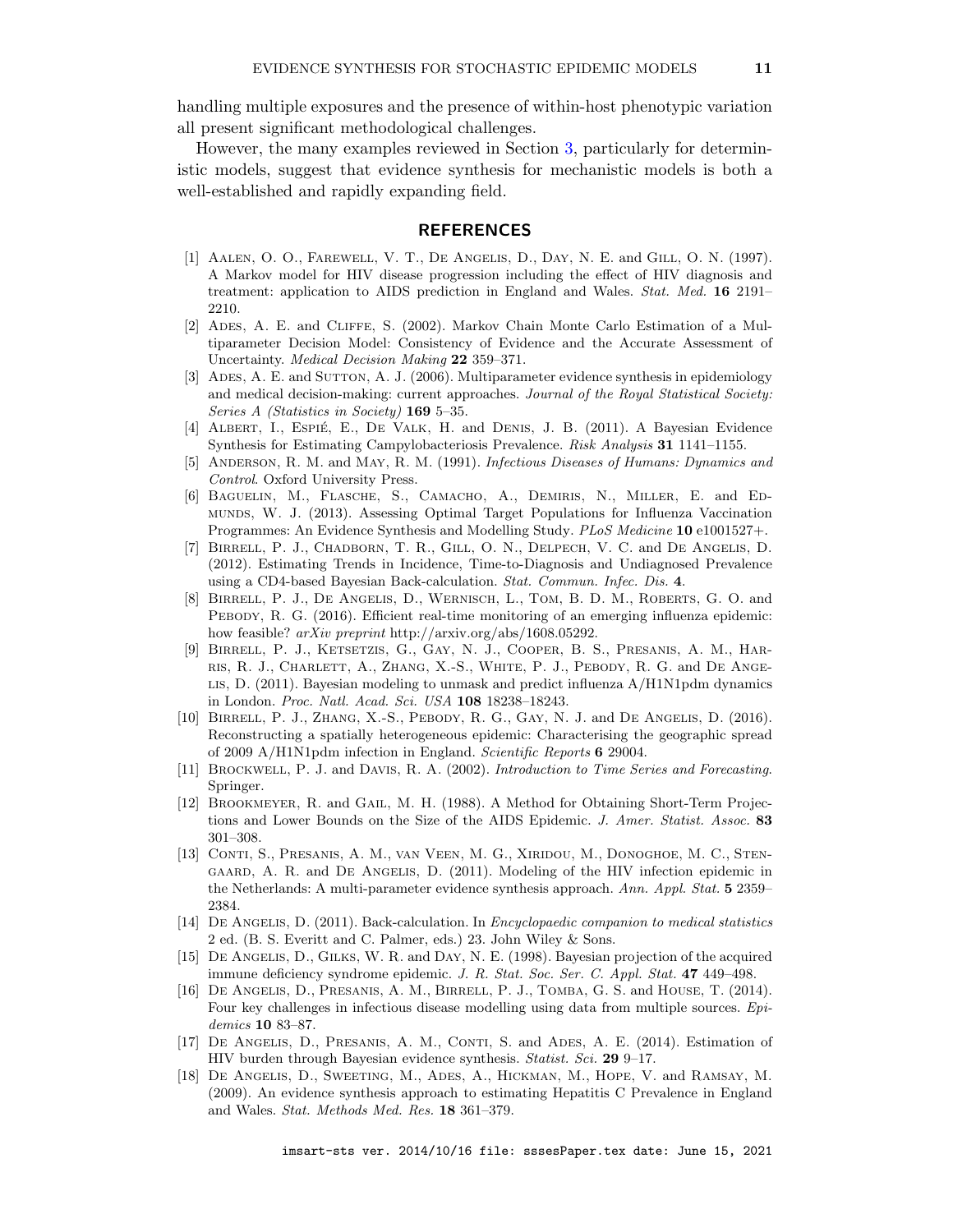- <span id="page-11-10"></span>[19] Dearlove, B. and Wilson, D. J. (2013). Coalescent inference for infectious disease: metaanalysis of hepatitis C. Philos. Trans. Roy. Soc. London Ser. B 368.
- <span id="page-11-9"></span>[20] DORIGATTI, I., CAUCHEMEZ, S. and FERGUSON, N. M. (2013). Increased transmissibility explains the third wave of infection by the 2009 H1N1 pandemic virus in England. Proc. Natl. Acad. Sci. USA 110 13422–13427.
- <span id="page-11-13"></span>[21] Dureau, J., Kalogeropoulos, K. and Baguelin, M. (2013). Capturing the time-varying drivers of an epidemic using stochastic dynamical systems. Biostatistics 14 541–555.
- <span id="page-11-18"></span>[22] FARAH, M., BIRRELL, P., CONTI, S. and ANGELIS, D. D. (2014). Bayesian Emulation and Calibration of a Dynamic Epidemic Model for A/H1N1 Influenza. J. Amer. Statist. Assoc. 109 1398–1411.
- <span id="page-11-12"></span>[23] FINKENSTÄDT, B. F., BJØRNSTAD, O. N. and GRENFELL, B. T.  $(2002)$ . A stochastic model for extinction and recurrence of epidemics: estimation and inference for measles outbreaks. Biostatistics 3 493–510.
- <span id="page-11-14"></span>[24] Goudie, R. J. B., Presanis, A. M., Lunn, D., De Angelis, D. and Wernisch, L.  $(2016)$ . Model surgery: joining and splitting models with Markov melding.  $arXiv$  preprint http://arxiv.org/abs/1607.06779.
- <span id="page-11-16"></span>[25] Gross, E., Harrington, H. A., Rosen, Z. and Sturmfels, B. (2016). Algebraic Systems Biology: A Case Study for the Wnt Pathway. Bull. Math. Biol. 78 21–51.
- <span id="page-11-15"></span>[26] GUSTAFSON, P. (2010). Bayesian inference for partially identified models. *Int. J. Biostat.* 6 Article 17.
- <span id="page-11-3"></span>[27] Harris, R. J., Ramsay, M., Hope, V. D., Brant, L., Hickman, M., Foster, G. R. and De Angelis, D. (2012). Hepatitis C prevalence in England remains low and varies by ethnicity: An updated evidence synthesis. European Journal of Public Health 22 187–192.
- <span id="page-11-0"></span>[28] Heesterbeek, H., Anderson, R. M., Andreasen, V., Bansal, S., De Angelis, D., Dye, C., Eames, K. T. D., Edmunds, W. J., Frost, S. D. W., Funk, S., Hollingsworth, T. D., House, T., Isham, V., Klepac, P., Lessler, J., Lloyd-Smith, J. O., Metcalf, C. J. E., Mollison, D., Pellis, L., Pulliam, J. R. C., ROBERTS, M. G. and VIBOUD, C. (2015). Modeling infectious disease dynamics in the complex landscape of global health. Science 347 aaa4339-aaa4339.
- <span id="page-11-2"></span>[29] Lauritzen, S. L. (1996). Graphical models 17. Clarendon Press.
- <span id="page-11-11"></span>[30] LEKONE, P. E. and FINKENSTÄDT, B. F. (2006). Statistical inference in a stochastic epidemic SEIR model with control intervention: Ebola as a case study. Biometrics 62 1170– 1177.
- <span id="page-11-19"></span>[31] Lessler, J., Azman, A. S., Grabowski, M. K., Salje, H. and Rodriguez-Barraquer, I. (2016). Trends in the Mechanistic and Dynamic Modeling of Infectious Diseases. Current Epidemiology Reports 212–222.
- <span id="page-11-1"></span>[32] Liò, P., Lucia, B., Nguyen, V.-A. and Kitchovitch, S. (2013). Risk Perception, Heuristics and Epidemic Spread. In Modeling the Interplay Between Human Behavior and the Spread of Infectious Diseases (P. Manfredi and A. D'Onofrio, eds.) 139–152. Springer New York, New York, NY.
- <span id="page-11-6"></span>[33] McDonald, S. A., Presanis, A. M., De Angelis, D., Van der Hoek, W., HOOIVELD, M., DONKER, G. and KRETZSCHMAR, M. E. (2014). An evidence synthesis approach to estimating the incidence of seasonal influenza in the Netherlands. Influenza and other Respiratory Viruses 8 33–41.
- <span id="page-11-4"></span>[34] McDonald, S. A., Mohamed, R., Dahlui, M., Naning, H. and Kamarulzaman, A. (2014). Bridging the data gaps in the epidemiology of hepatitis C virus infection in Malaysia using multi-parameter evidence synthesis. BMC Infectious Diseases 14 564.
- <span id="page-11-8"></span>[35] McDonald, S. A., Teunis, P., van der Maas, N., de Greeff, S., de Melker, H. and KRETZSCHMAR, M. E. (2015). An evidence synthesis approach to estimating the incidence of symptomatic pertussis infection in the Netherlands, 2005-2011. BMC Infectious Diseases 15 588.
- <span id="page-11-17"></span>[36] PARMIGIANI, G. and INOUE, L. Y. T. (2009). *Decision Theory*. John Wiley & Sons, Ltd, Chichester, UK.
- <span id="page-11-7"></span>[37] Presanis, A. M., De Angelis, D., Goubar, A., Gill, O. N. and Ades, A. E. (2011). Bayesian evidence synthesis for a transmission dynamic model for HIV among men who have sex with men. *Biostatistics* **12** 666–681.
- <span id="page-11-5"></span>[38] Presanis, A. M., De Angelis, D., The New York City Swine Flu Investigation Team, Hagy, A., Reed, C., Riley, S., Cooper, B. S., Finelli, L., Biedrzycki, P. and Lipsitch, M. (2009). The severity of pandemic H1N1 influenza in the United States, from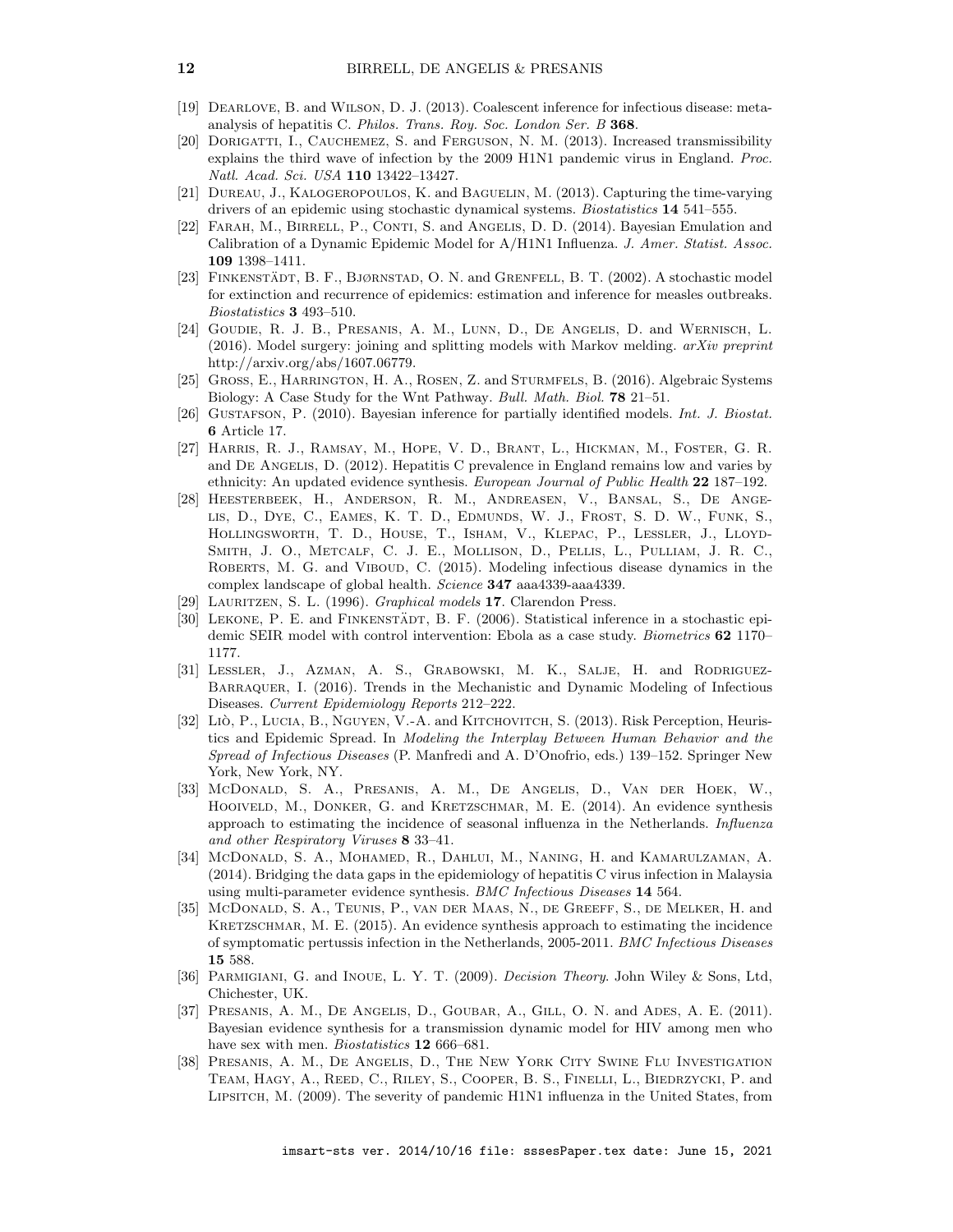April to July 2009: a Bayesian analysis. PLoS Medicine 6 e1000207+.

- <span id="page-12-4"></span>[39] Presanis, A. M., Pebody, R. G., Paterson, B. J., Tom, B. D. M., Birrell, P. J., CHARLETT, A., LIPSITCH, M. and DE ANGELIS, D. (2011). Changes in severity of 2009 pandemic A/H1N1 influenza in England: a Bayesian evidence synthesis. BMJ (Clinical research ed.)  $343$  d5408+.
- <span id="page-12-3"></span>[40] Prevost, T. C., Presanis, A. M., Taylor, A., Goldberg, D. J., Hutchinson, S. J. and De Angelis, D. (2015). Estimating the number of people with hepatitis C virus who have ever injected drugs and have yet to be diagnosed: An evidence synthesis approach for Scotland. Addiction 110 1287–1300.
- <span id="page-12-6"></span>[41] Price, M. J., Ades, A. E., Soldan, K., Welton, N. J., Macleod, J., Simms, I., DE ANGELIS, D., TURNER, K. M. and HORNER, P. J. (2016). The natural history of Chlamydia trachomatis infection in women: a multi-parameter evidence synthesis. Health Technology Assessment 20 1–250.
- <span id="page-12-14"></span>[42] Pybus, O. G., Charleston, M. A., Gupta, S., Rambaut, A., Holmes, E. C. and HARVEY, P. H. (2001). The epidemic behavior of the hepatitis C virus. Science 292 2323-2325.
- <span id="page-12-13"></span>[43] Rasmussen, D. A., Ratmann, O. and Koelle, K. (2011). Inference for Nonlinear Epidemiological Models Using Genealogies and Time Series. PLoS Comput Biol 7 e1002136+.
- <span id="page-12-15"></span>[44] Ratmann, O., Donker, G., Meijer, A., Fraser, C. and Koelle, K. (2012). Phylodynamic Inference and Model Assessment with Approximate Bayesian Computation: Influenza as a Case Study. PLoS Comput Biol 8 e1002835+.
- <span id="page-12-1"></span>[45] ROSINSKA, M., GWIAZDA, P., DE ANGELIS, D. and PRESANIS, A. M. (2016). Bayesian evidence synthesis to estimate HIV prevalence in men who have sex with men in Poland at the end of 2009. Epidemiology and Infection 144 1175–1191.
- <span id="page-12-18"></span>[46] Shaman, J., Karspeck, A., Yang, W., Tamerius, J. and Lipsitch, M. (2013). Real-time influenza forecasts during the 2012–2013 season. Nat Commun. 4 2837 EP -.
- <span id="page-12-17"></span>[47] Sheinson, D. M., Niemi, J. and Meiring, W. (2014). Comparison of the performance of particle filter algorithms applied to tracking of a disease epidemic. Math. Biosci. 255 21–32.
- <span id="page-12-0"></span>[48] SHUBIN, M., LEBEDEV, A., LYYTIKAINEN, O. and AURANEN, K.  $(2016)$ . Revealing the True Incidence of Pandemic A(H1N1)pdm09 Influenza in Finland during the First Two Seasons - An Analysis Based on a Dynamic Transmission Model. PLoS Comp. Biol. 12 e1004803.
- <span id="page-12-5"></span>[49] SHUBIN, M., VIRTANEN, M., TOIKKANEN, S., LYYTIKÄINEN, O. and AURANEN, K. (2014). Estimating the burden of  $A(H1N1)$  pdm09 influenza in Finland during two seasons. Epidemiology and Infection 142 964–974.
- <span id="page-12-16"></span>[50] Si, Y., Pillai, N. S. and Gelman, A. (2015). Bayesian Nonparametric Weighted Sampling Inference. Bayesian Anal. 10 605–625.
- <span id="page-12-19"></span>[51] Simons, E., Ferrari, M., Fricks, J., Wannemuehler, K., Anand, A., Burton, A. and STREBEL, P. (2012). Assessment of the 2010 global measles mortality reduction goal: Results from a model of surveillance data. The Lancet 379 2173–2178.
- <span id="page-12-9"></span>[52] Sommen, C., Commenges, D., Le Vu, S., Meyer, L. and Alioum, A. (2011). Estimation of the Distribution of Infection Times Using Longitudinal Serological Markers of HIV: Implications for the Estimation of HIV Incidence. Biometrics 67 467–475.
- <span id="page-12-7"></span>[53] Strelioff, C. C., Vijaykrishna, D., Riley, S., Guan, Y., Peiris, J. S. M. and Lloyd-Smith, J. O. (2013). Inferring patterns of influenza transmission in swine from multiple streams of surveillance data. Proc. R. Soc. B 280 20130872.
- <span id="page-12-8"></span>[54] SWEETING, M. J., DE ANGELIS, D. and AALEN, O. O. (2005). Bayesian back-calculation using a multi-state model with application to HIV. Stat. Med. 24 3991–4007.
- <span id="page-12-2"></span>[55] SWEETING, M. J., DE ANGELIS, D., HICKMAN, M. and ADES, A. E. (2008). Estimating hepatitis C prevalence in England and Wales by synthesizing evidence from multiple data sources. Assessing data conflict and model fit. Biostatistics 9 715–734.
- <span id="page-12-11"></span>[56] te Beest, D. E., Birrell, P. J., Wallinga, J., De Angelis, D. and van Boven, M. (2015). Joint modelling of serological and hospitalization data reveals that high levels of pre-existing immunity and school holidays shaped the influenza A pandemic of 2009 in the Netherlands. J Royal Soc Interface 12 20141244-.
- <span id="page-12-12"></span>[57] Tizzoni, M., Bajardi, P., Poletto, C., Ramasco, J. J., Balcan, D., Gonçalves, B., PERRA, N., COLIZZA, V. and VESPIGNANI, A. (2012). Real-time numerical forecast of global epidemic spreading: case study of 2009 A/H1N1pdm. BMC Medicine 10 165.
- <span id="page-12-10"></span>[58] VOLZ, E. M., IONIDES, E., ROMERO-SEVERSON, E. O., BRANDT, M.-G., MOKOTOFF, E.